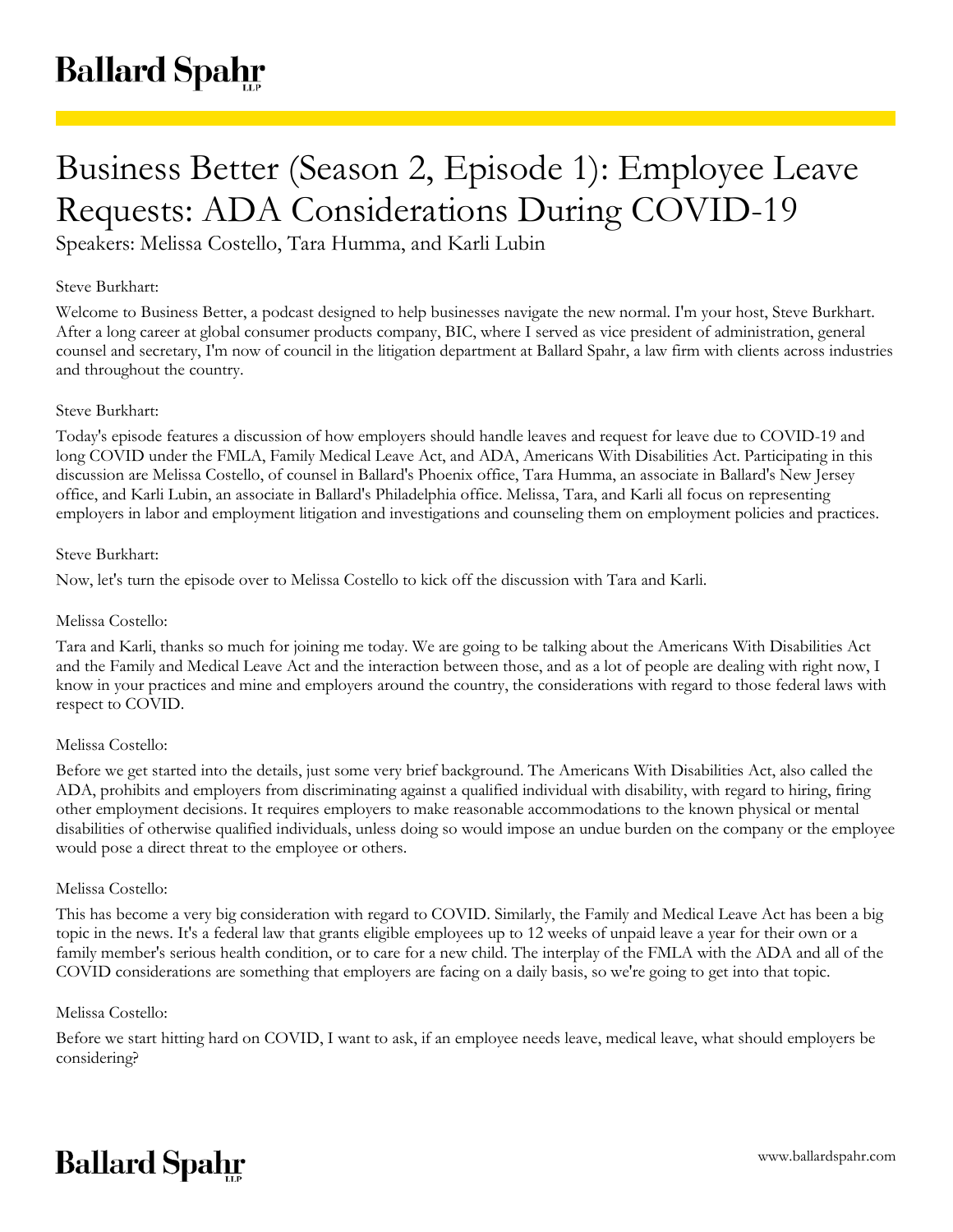## Tara Humma:

Thanks, Melissa. As Melissa said, the two main topics today are the ADA and FMLA. If an employee needs leave for a reason covered by the FMLA, that is the first thing that an employer should consider, whether the employee is entitled to leave under the FMLA and whether the employer is covered by the FMLA. Not all employers are covered by the FMLA, it depends on the employer's size, the location of the employer's employees. Also, not all employees of covered employers will be eligible for FMLA. For instance, if an employee hasn't worked the requisite at number of hours, they may not be covered by the FMLA.

## Tara Humma:

The second thing for an employer to consider is that if an employee needs leave for a disability that does not qualify as a serious health condition under the FMLA, or if they're not eligible for FMLA, the employer should go through the interactive process to determine whether leave is a reasonable accommodation under the ADA.

## Tara Humma:

I did also want to mention that employers should consider their own leave policies as well. Some employers who either are not covered by the FMLA, or sometimes even if they are covered by the FMLA, they may put policies in place for certain types of either paid or unpaid leave, including medical leave. Employers should consider the interplay of the FMLA, the ADA, and then their own leave policies when an employee has a need for a leave.

## Melissa Costello:

Thanks so much, Tara, that's a really great point. In addition to the employer policies, one thing we're not going to be getting into in this podcast are all of the various state laws that may come into play. Certain states have, and many states have, unpaid or paid sick leave requirements that would be another thing to consider in addition to employer policies.

## Melissa Costello:

Let's say an employer either is not covered by the FMLA because they don't have the requisite number of employees, or let's say an employee exhausts their FMLA leave and still cannot return to work. What next?

# Karli Lubin:

To the extent an employee exhausts their FMLA entitlement and is still not ready to return to work, the employer should, like Tara said, consider their own leave policies, but also consider whether that health condition qualifies as a disability under the ADA. The FMLA is a floor, it's not a ceiling. When employees exhaust their FMLA leave, they might also be entitled to additional leave as an accommodation under the ADA. When you've reached that exhaustion point, employers should go through the interactive process to determine whether additional leave would be reasonable under the ADA.

## Melissa Costello:

It sounds this could become somewhat of a case-by-case analysis, and probably should be. Is there a limit or guideline for how long an employer needs to allow an employee to remain on leave?

#### Tara Humma:

As Karli said, the 12 weeks of FMLA leave for a covered individual is a floor, not a ceiling. Once you get into the ADA, there is no obligation to grant an open-ended period of leave. Indefinite leave is not a reasonable accommodation under the ADA, and courts generally find that leave is a reasonable accommodation under the ADA when there's evidence that the leave is temporary and will allow the employee to return to work, usually in the foreseeable future.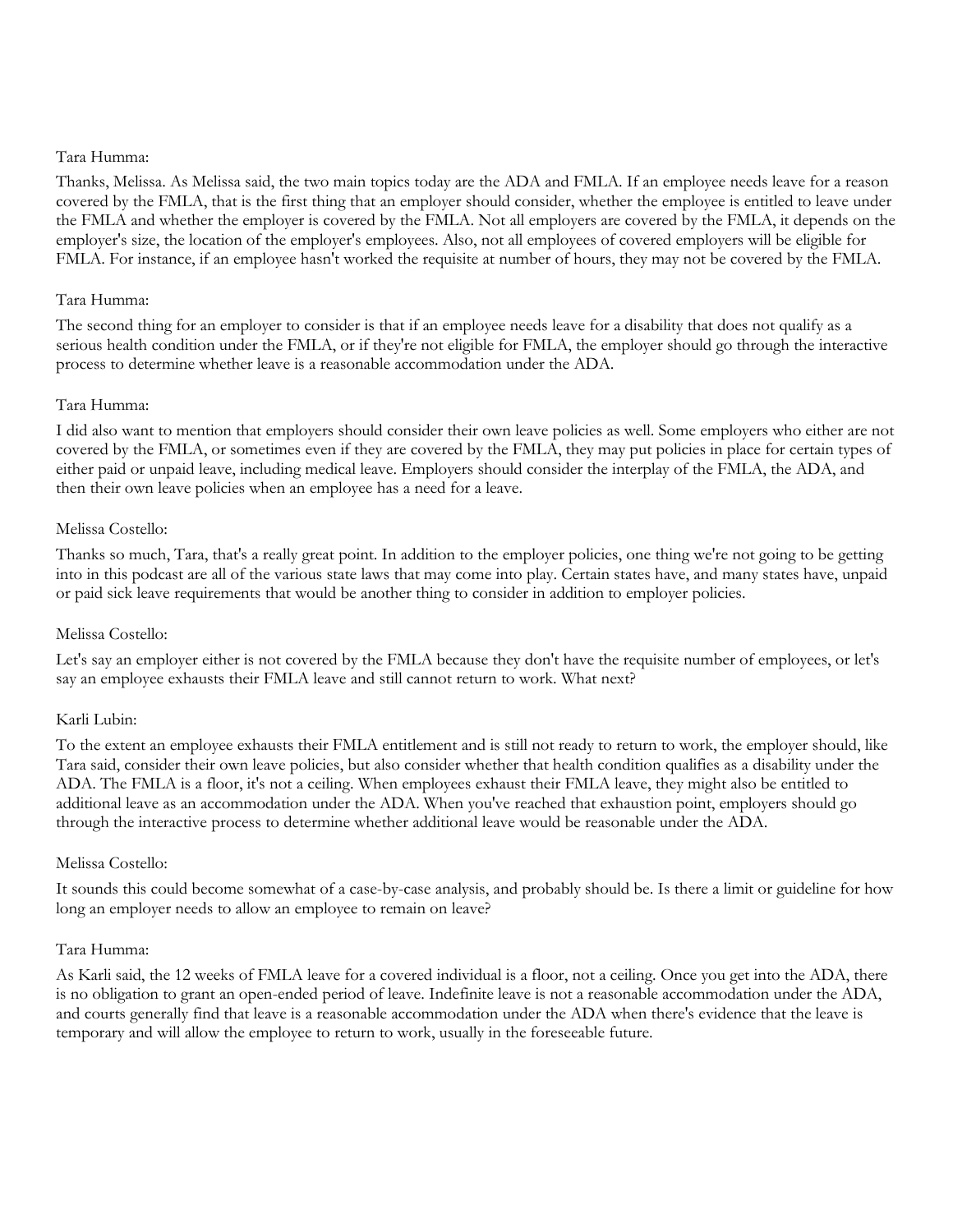## Tara Humma:

An example would be that an employee needs, for instance, one week of leave after exhausting their FMLA leave and can return to work after that one additional week. Normally, this would likely not be a situation that causes an undue hardship for the employer. There could be exceptions, obviously, and this provides a finite time when the employee will return to work.

## Tara Humma:

The EEOC's guidance states, again, that an indefinite leave, meaning that an employee cannot say whether or when he or she will be able to return to work at all, will constitute an undue hardship, and so an employer does not have to provide an indefinite leave as a reasonable accommodation.

## Karli Lubin:

Right, and there's a lot of situations where employees continually request finite extensions of their leave, and then you have to get into the area where when is a certain amount of leave no longer reasonable. Where an employee continually requests more leave and more leave without being able to return to work, courts generally hold that it becomes an undue burden on the employer.

## Karli Lubin:

For example, there's a Third Circuit case from 1999 that's still frequently cited, where an employee requested unpaid leave from October until the end of November. When the employee didn't return at the end of November, they requested additional leave through December 30th, and then again through January 4th. At that point, the employer terminated the employee's employment. The Third Circuit affirmed the district court's determination that continued leave poses an undue burden in that circumstance.

## Karli Lubin:

However, courts have been reluctant to place a specific time limit on reasonableness of leave where a definite period is requested. There's no magic number, like three months or six months or a year, that automatically makes a request for leave unreasonable. An example of this is in 2018, an Oregon district court declined to hold that an employee's request of one year of leave to treat and recover from cancer was per se unreasonable, explaining that established Ninth Circuit law holds that an extended unpaid medical leave may be reasonable if it doesn't pose an undue hardship on the employer. At that point, where a definite period is requested, the employer has to go through the process of examining whether it poses an undue hardship.

# Melissa Costello:

You just mentioned that there's no magic number as far as how many days of leave might constitute an undue hardship. Now, especially as we're dealing with so many employees around the country who are dealing with things like long COVID and we don't know how long they're going to be out and they might be extending and extending and re-extending their leaves, what are the factors, and at what points can employers argue that the length of leave or the extended leave would pose an undue hardship?

# Tara Humma:

Thanks, Melissa. As we just touched on, generally an indefinite leave would be considered an undue hardship. Short of openended or indefinite leave though, employers should consider a number of factors on a case-by-case basis when considering employee requests for leave and even the continued request for leave. Those factors are the amount and/or length of leave requested, the frequency of the leave, whether there's any flexibility with respect to the days on which the leave is taken, whether the need for intermittent leave on specific dates is predictable or unpredictable, and that factor applies particularly to intermittent leave, the impact of the employee's absence on coworkers and on whether specific job duties are being performed in an appropriate and timely manner, and then the impact on the employer's operations and its ability to serve customers or clients appropriately and in a timely manner, which takes into account the size of the employer. For instance, a small employer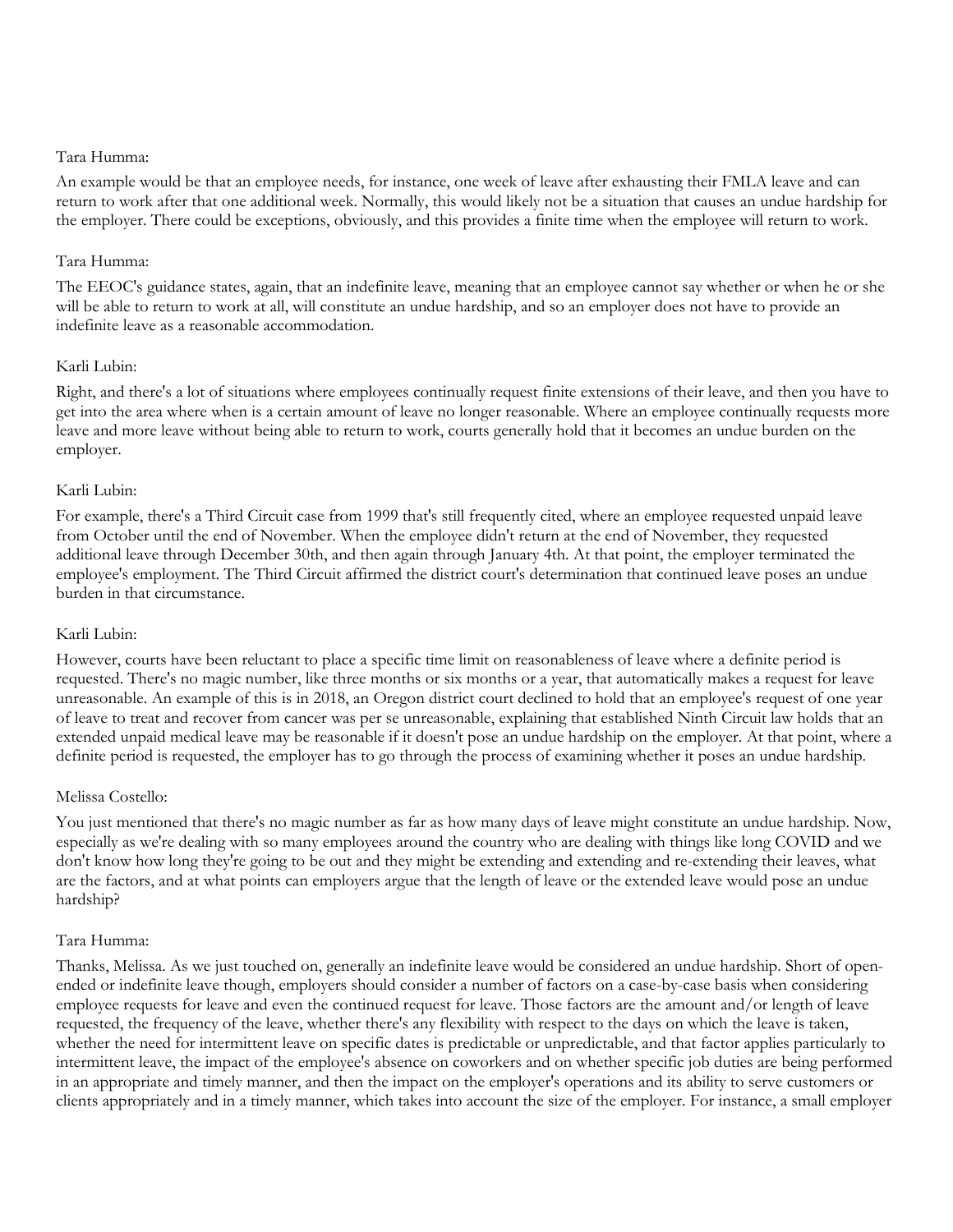may not be able to continue on doing business efficiently and servicing its customers if an employee is continuously out on leave or requesting additional leaves one after another.

## Tara Humma:

I think the key here is that there's going to be, like you said, Melissa, case-by-case determination. Even if a request seems to ask for an open-ended or indefinite leave, employers are going to have to engage in the interactive process to be comfortable with making that type of determination, and then, again, considering the different factors and going into whether a request for leave poses an undue hardship.

## Karli Lubin:

Right, and another consideration employers can take into account is the cumulative impact of leave. Like we've discussed, if an employee exhausts their FMLA leave an additional number of weeks under the employer's established leave plan and still requires another several weeks of leave, employers can consider the impact of the weeks under the FMLA and their own plan in conjunction with the additional requested leave in determining whether it poses an undue hardship.

## Karli Lubin:

Particularly right now, employers should consider the impact of an accommodation in the context of business operations during the pandemic. The EEOC updated its guidance to reflect that the undue hardship might be significantly different now when considered against the backdrop of major changes to business operations. What once might have been a reasonable accommodation might no longer be reasonable, particularly if the business has experienced a sudden loss of income. That doesn't mean accommodation requests can be rejected outright, but it does allow employers to consider constraints of the pandemic in determining reasonableness.

# Melissa Costello:

I think that's such a great point and allows employers to really think about each case on a case-by-case basis and not just rely on what they might consider precedent in the past, it might be different now. Thank you.

# Melissa Costello:

Now, let's talk about now and COVID-19 and what employers are facing. First, do employers need to accommodate employees under the Americans With Disabilities Act if those employees have COVID-19 symptoms?

#### Karli Lubin:

As with most things, it depends. The standard case of COVID would probably not constitute a disability under the ADA, it would not require reasonable accommodation. Although, it could qualify as a serious health condition under the FMLA, depending on the severity of the illness. Long COVID, however, which we're still learning about, might qualify as a disability, particularly if it substantially limits a major life activity like a person's respiratory, gastrointestinal, or brain function for a significant period of time after the initial infection. That's all to say that it could qualify as a disability under the ADA and employers would need to conduct an individualized assessment to determine whether a person's long COVID or any of its symptoms would substantially limit a major life activity and qualify as a disability under the ADA.

#### Melissa Costello:

Thanks, Karli. Tara, have you seen whether the courts have waited on this question?

# Tara Humma:

We've seen some decisions in some cases coming out on this us, we've seen some filed. With regard to decisions, the few that we've seen have been mostly courts and judges deciding motions to dismiss because it's so early with regard to litigation and